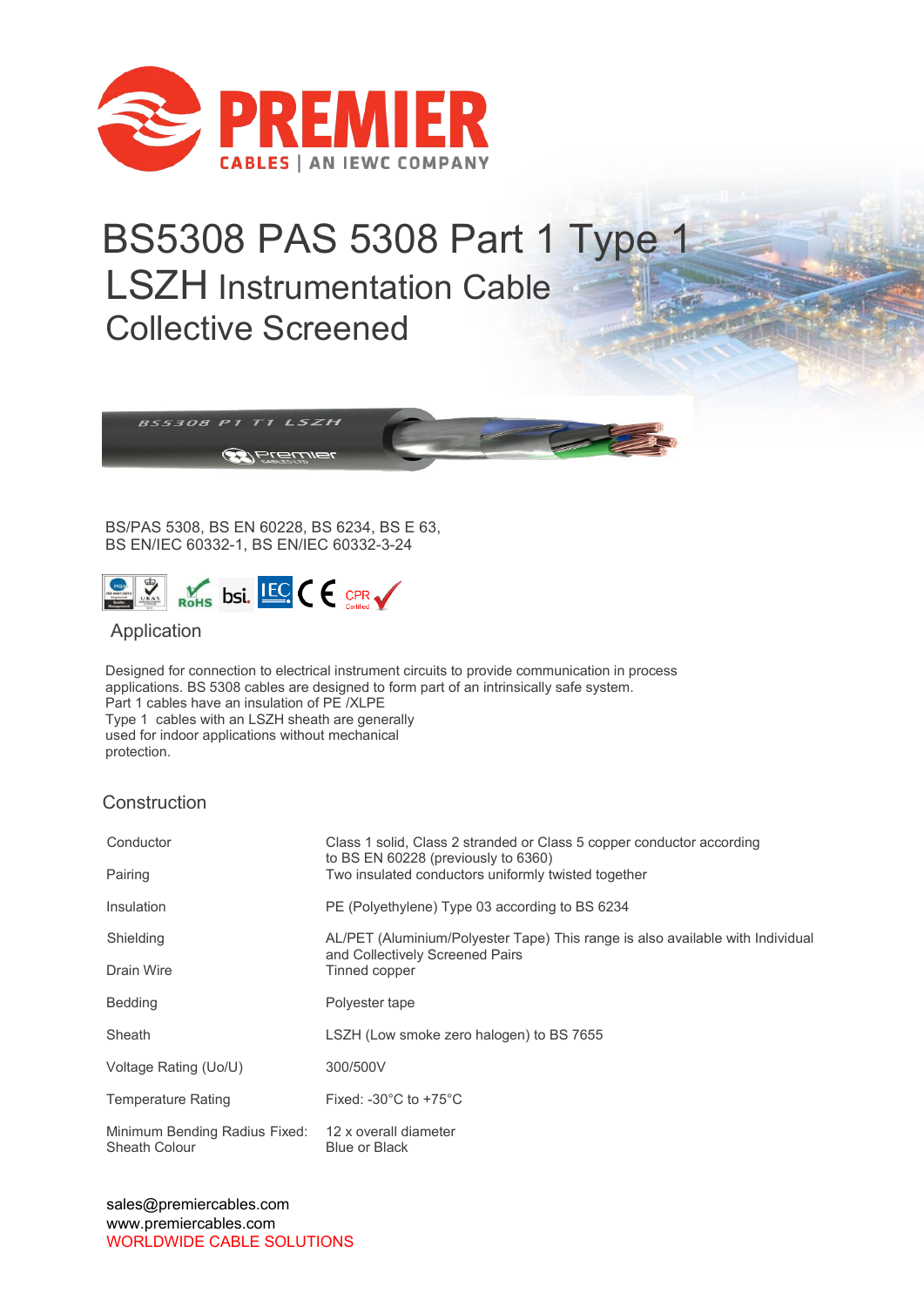

| Premier<br>Part No             | number<br>of pairs | Nominal<br>Cross<br>Section<br>mm <sup>2</sup> | Nominal<br>Diameter<br>Overall<br>mm |  |
|--------------------------------|--------------------|------------------------------------------------|--------------------------------------|--|
| 4001PX000.5CLS                 | $\mathbf{1}$       | 0.5                                            | 7.0                                  |  |
| 4001PX000.75CLS                | $\mathbf{1}$       | 0.75                                           | 7.4                                  |  |
| 4001PX001CLS                   | $\mathbf{1}$       | $\mathbf{1}$                                   | 7.4                                  |  |
| 4001PX001.5CLS                 | $\mathbf{1}$       | 1.5                                            | 8.3                                  |  |
| 4001PX002.5CLS                 | $\mathbf{1}$       | 2.5                                            | 9.1                                  |  |
| 4002PX000.5CLS                 | $\overline{2}$     | 0.5                                            | 7.9                                  |  |
| 4002PX000.75CLS                | $\overline{2}$     | 0.75                                           | 8.4                                  |  |
| 4002PX001CLS                   | $\overline{2}$     | $\mathbf{1}$                                   | 8.4                                  |  |
| 4002PX001.5CLS                 | $\overline{2}$     | 1.5                                            | 9.7                                  |  |
| 4002PX002.5CLS                 | $\overline{2}$     | 2.5                                            | 10.7                                 |  |
|                                |                    |                                                |                                      |  |
| 4001TX000.5CLS                 | 1 triple           | 0.5                                            | 7.3                                  |  |
| 4001TX000.75CLS                | 1 triple           | 0.75                                           | 7.7                                  |  |
| 4001TX001.5CLS                 | 1 triple           | 1.5                                            | 8.9                                  |  |
| 4001TX002.5CLS                 | 1 triple           | 2.5                                            | 9.7                                  |  |
|                                |                    |                                                |                                      |  |
| 4005PX000.5CLS                 | $\overline{5}$     | 0.5                                            | 13.1                                 |  |
| 4005PX000.75CLS                | 5                  | 0.75                                           | 13.8                                 |  |
| 4005PX001CLS                   | 5                  | $\mathbf{1}$                                   | 14.2                                 |  |
| 4005PX001.5CLS                 | 5                  | 1.5                                            | 16.4                                 |  |
| 4005PX002.5CLS                 | 5                  | 2.5                                            | 18.2                                 |  |
|                                |                    |                                                |                                      |  |
| 4010PX000.5CLS                 | 10                 | 0.5                                            | 17.2                                 |  |
| 4010PX000.75CLS                | 10                 | 0.75                                           | 18.9                                 |  |
| 4010PX001CLS                   | 10                 | $\mathbf{1}$                                   | 18.4                                 |  |
| 4010PX001.5CLS                 | 10                 | 1.5                                            | 21.6                                 |  |
| 4010PX002.5CLS                 | 10                 | 2.5                                            | 25.1                                 |  |
|                                |                    |                                                |                                      |  |
| 4010PX000.5CLS                 | 20                 | 0.5                                            | 22.3                                 |  |
| 4010PX000.75CLS                | 20                 | 0.75                                           | 24.6                                 |  |
| 4010PX001CLS                   | 20                 | $\mathbf{1}$                                   | 24.4                                 |  |
| 4010PX001.5CLS                 | 20                 | 1.5                                            | 28.5                                 |  |
| 4010PX002.5CLS                 | 20                 | 2.5                                            | 39.8                                 |  |
| Nominal Cross<br>Secional Area |                    | Maximun DC Resistance of Conductor at 20°C     |                                      |  |
| mm <sup>2</sup>                |                    | ohms/km                                        |                                      |  |
| 0.5                            |                    | 36                                             |                                      |  |
| 0.75<br>$\mathbf{1}$           |                    | 24.5<br>18.1                                   |                                      |  |
| 1.5                            |                    | 12.1                                           |                                      |  |
| 2.5                            |                    | 7.41                                           |                                      |  |
|                                |                    |                                                |                                      |  |

sales@premiercables.com www.premiercables.com WORLDWIDE CABLE SOLUTIONS